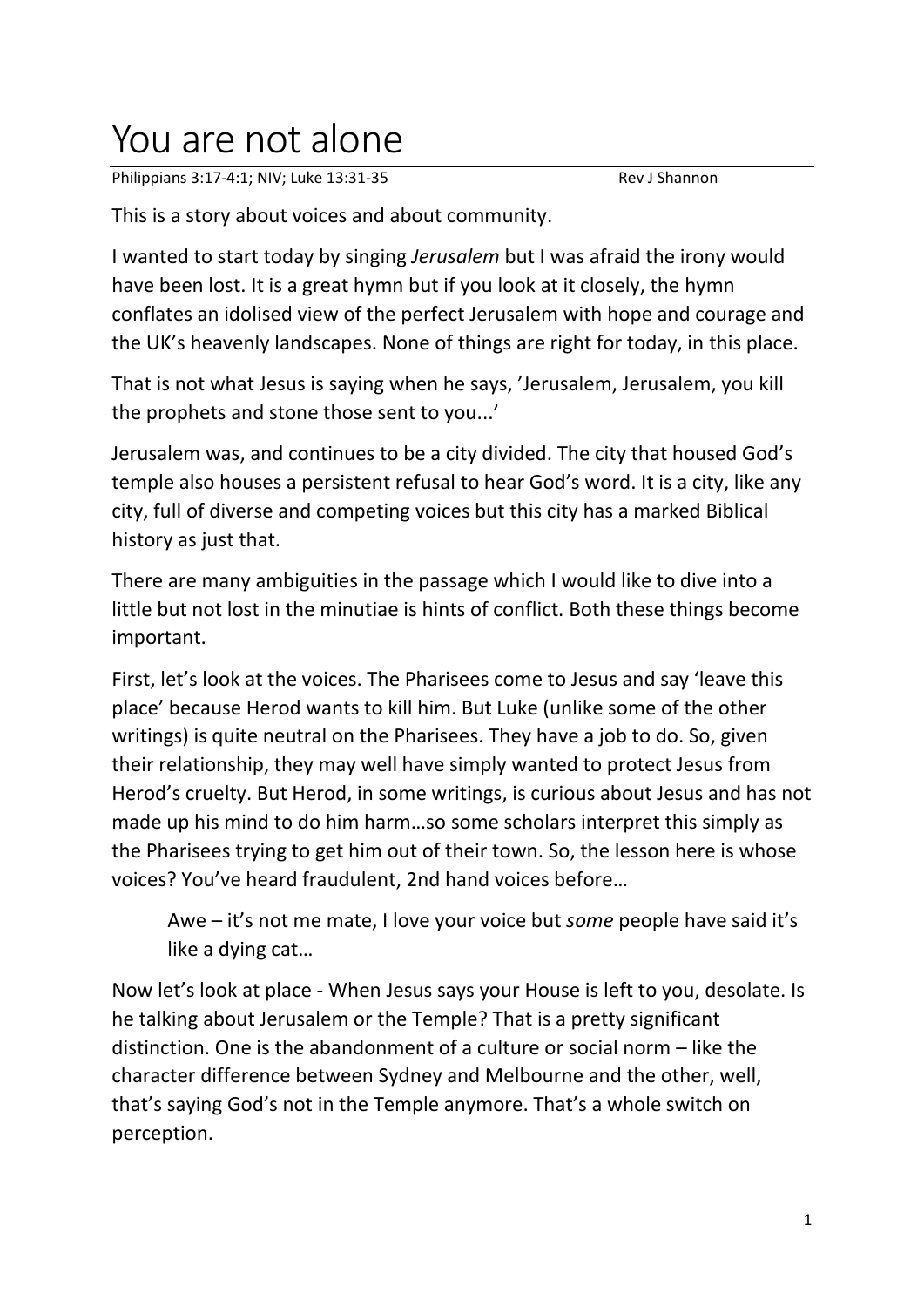Now the question of 'whose voice?' is an important one – as is, 'where's God?' especially on our Lenten journey.

Remember the temptations? Last week we talked about the role of the Devil in testing Jesus and strengthening his understanding of both his calling and his faith. And most importantly, we talked about listening.

Before a person puts up their hand for candidacy for Ministry, they participate in a process called 'a period of discernment' -POD. The process takes one through a whole range of exercises examining your doubts, your spiritual development, you beliefs and your view of God.

Towards the end, before you make a decision to go ahead or not, there is one super-challenging exercise. In it, you list the voices and what they are saying or what you *believe* they might say about your ministry. I don't mean that metaphorically. You actually fill in a form asking yourself: What would mother say? What would friends say? What about siblings? Your partner and children? Your neighbours and workmates? What do your enemies say? What have you been telling yourself? What do you think God is saying? It is an exercise that really makes you confront the voices; both the good and bad.

We are loathe to articulate the critics and yet, we act on them. The act of actually spelling them out on paper (or electronic ink) not only shows up the flaws in their arguments but puts them in perspective. They are usually greatly outnumbered by other voices and yet we give them power.

Once in a counselling session, the counsellor asked me if my mother was hypercritical. 'Yes', I said, 'very'. And she said, 'is she dead?' 'Yes', I said. Then she asked, 'who's doing it now?'. She pointed out that when the critical voices are silenced – we take up their job. So true! How many times have you looked in the mirror and called yourself stupid? Again, the lesson is, who's voice are we listening to?

Jesus was certain. In his words, and this is apparently an accurate translation, ''I *must* press on today, tomorrow and the next day.'' The warnings from the Pharisees might have been genuine or deceitful, but it doesn't matter. He dismisses them. Whatever the pharisees or Herod might have planned - Jesus, has his own plan, God's plan. Even as this passage makes it clear that his death is part of the plan. Not here, but in Jerusalem where they kill prophets.